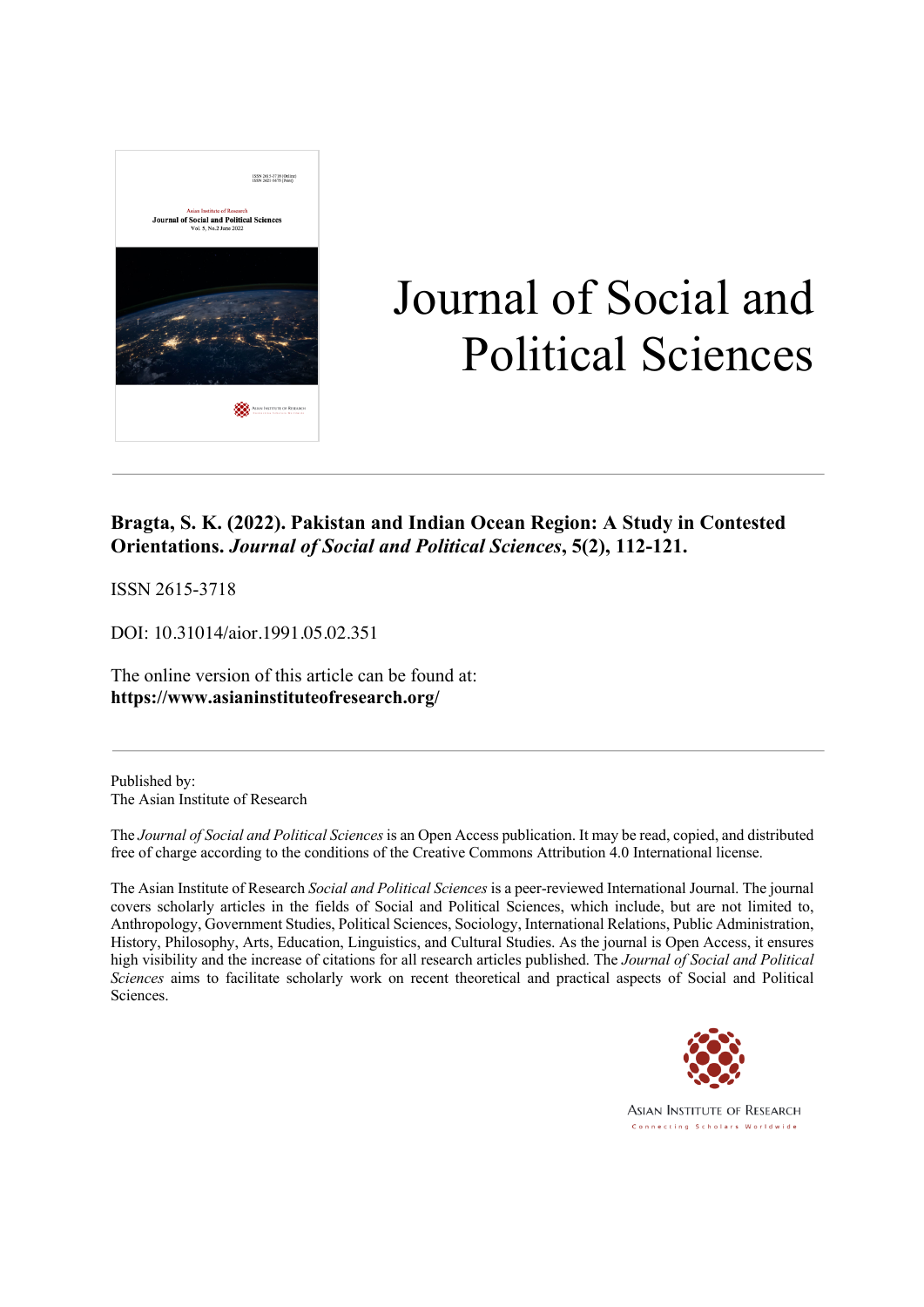

## Pakistan and Indian Ocean Region: A Study in Contested **Orientations**

Sanjeev Kumar Bragta<sup>1</sup>

<sup>1</sup> Associate Professor-Political Science, Himachal Pradesh University, Department of Evening Studies, The Mall-Shimla, India-171001. Phone & Fax: +91 0177-2652765. Email: sanjeevbragta@hotmail.com

#### **Abstract**

The proposed study will direct particular attention to firstly, geographical contexts of a state, and its perceptions and policies will be identified via consideration of various set of factors like Geographical–the description, evaluation and changing value and changing perception of locational and regional factors including, for example, proximity, relative location, degree of control of strategic waterways and to degree of access to strategic resources. The Economic-the stability and change of economic linkages in order to maximize economic security. The Political –causes of regional peace and conflict and changing threat perceptions. Secondly, State perceptions and policies will be especially concerned with the perceived global and regional positions. For instance, Pakistan's perception of its 'regional centrality' in South Asia and its sphere of influence in the Indian Ocean. Further, the state policy documents which identify particular orientations or changes in orientations in geopolitics, geoeconomics and geostrategic terms. These analyses, will lead to an increased understanding of the behaviour of Pakistan as a state in the Indian Ocean Region. That will contribute to an environment of peace and stability in the region.

**Keywords:** Geopolitics, Geoeconomics, Geostrategy, Indian Ocean Region, Pakistan

#### **1. Introduction**

The Indian Ocean Region (IOR) possesses considerable and often underrated geopolitical significance, if only because of its use as a maritime highway. Given its location and the fact that it provides a relatively short and thus economic link between the Pacific and the Atlantic Oceans, it is perhaps not surprising that not only does the ocean account for the transportation of the major tonnage of commodities in the world, bit that more than three-quarters of this extra–regional trade. The Indian Ocean is known to contain natural resources, the significance of which is yet to be fully determined. The maintenance of safety and security of the sea-lanes and associated choke points is especially significant for the movement of commodities, especially oil to North-east Asia, Western Europe and North America. There are several possible threats to the security and safety of sea-lanes in the Indian Ocean including of piracy, inter or intrastate conflicts, terrorism and creeping jurisdiction. In overall, the Indian Ocean proved a wide range of collaborative prospects.

Given the varied set of circumstances and Pakistan's continental mindset initially-land orientations of military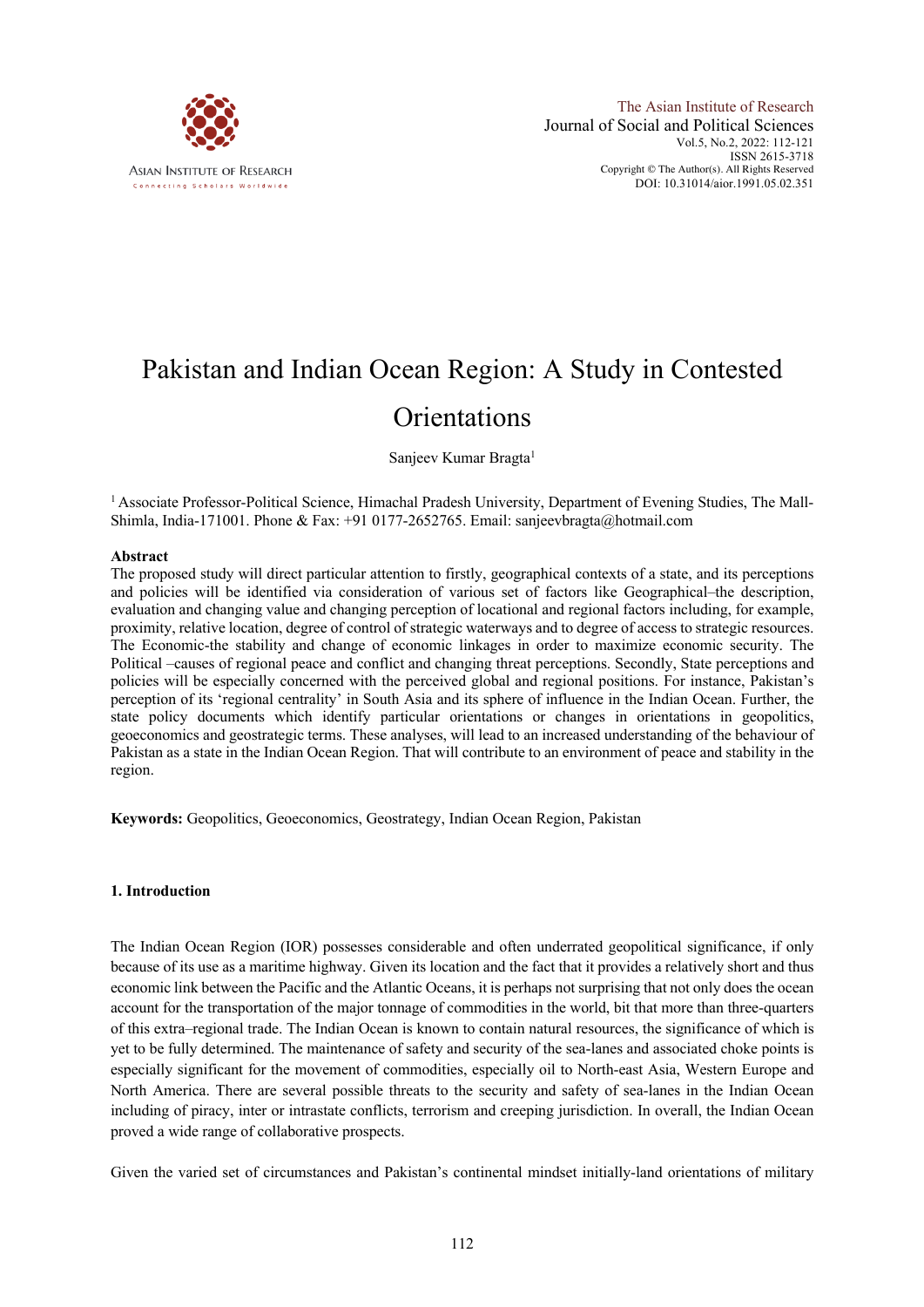strategy (especially army) in case of Pakistan, led to wars between the two nations. However, the Pakistan navy in comparison to the army and air wings does not share the memories of war and conflict that the other two services do. The naval engagement was not as intense as the army and the air forces. The chance of naval encounter is increased because of the political disputes and outstanding issues. In addition to this, since the inception of Pakistan as a state the primary bone of contention between the two countries (India and Pakistan) are territorialized threats. But there are other issues as well that relate mainly to naval dimension as well in recent times. Such issues have been categorized as military and non-military at sea that poses concern to India with the member of western blocs in 1950s and nexus of China- Pakistan gradually emerged as all-weather friendship. The right from the beginning Pakistan's quest for parity with India was in its security dilemma. This security dilemma and strategic balance has increased more after the dismemberment of Pakistan during in 1971.

As a part of the globalization the world order has changed so fast. The last decade of the  $20<sup>th</sup>$  century has witnessed a resurgence of regionalism in world politics. Since the end of the Cold War, there had been a significant acceleration in the institutionalization of regional relations beyond Europe. The mid-1990s marked the beginning of a new phase in regional diplomacy of the littoral countries of the Indian Ocean Region (IOR). Pakistan's current moves towards the development of a cross-cultural, regional dialogue across the Indian Ocean have to be understood also in the context of changes in the global power structure, and sweeping structural reforms of the global economic order. Yet the emerging regional economic institution and geopolitical reconfigurations are ones that many policy-makers and foreign policy analysts, both inside and outside the IOR suggest a set of geopolitical equations, coordinates a relationship that is more relevant to grappling with the post-cold war realities. However, for purpose of the present study, it becomes very pertinent to define the term 'Orientation' here in this regard. The Reader's Digest Oxford Wordfinder (1993:1072) defines the term orientation as, "the act or an instance of orienting; the state of being oriented; a relative position; a person's attitude [for that matter the attitude(s) of various intellectuals and institutions of statecraft] or-adjustment in relation to circumstances, especially politically or psychologically." Fairly diverse orientations could be – and often are – produced and propagated by both state and non-state actors dealing with both 'home' and 'foreign' affairs -be they political, strategic or economic. While it is useful to study such orientations in their written form – the text(s) – it is equally significant to pay attention to the institutional and material contexts in which they are produced.

The proposed study taking Pakistan and Indian Ocean as its research study in brief, aims at problematizing the taken-for-granted meaning or common sense understanding of 'policy', or 'policy making', through a critical examination of various orientations that are often found to be competing with one another for greater visibility, salience and even hegemony. Such a study, it is hoped, will lead to a better understanding of a complex, two-way relationship between perceptions and the perceived. To elaborate the point, a little further, Pakistan, for example, by virtue of its physical location, apparently qualifies to be an Indian Ocean littoral or rim state. However, physical location, which could be pin-pointed in terms of latitudes and longitudes and described in terms of certain natural endowments, is only one among several, possibly diverse locations. States -Pakistan being no exception-- do not occupy a single place within an unchanging geopolitical structure. It is conceivable that a country has diverse positioning or locations, which, in turn, keep changing due to domestic, regional and global contexts or circumstances. For example, Pakistan vis-a-vis Indian Ocean appears to be simultaneously 'positioned' in diverse geopolitical geostrategic and geo-economic discourses, and the practices that flow from them. Each one of these locations seems to offer its own specific 'view' of the Indian Ocean as well as understanding of its powercapability-security generating aspects. It's against this backdrop the present research work tries to unfold briefly the Pakistan's contested orientations within the IOR

#### *1.1. Objectives of the Study*

- 1. Firstly, to discuss in brief a conceptual-analytical framework of the present work.
- 2. Secondly, the present study tries to critically enquire into the nature, scope and substance of Pakistan's orientations-geopolitical, geostrategic, and geo-economic towards the 'Indian Ocean'.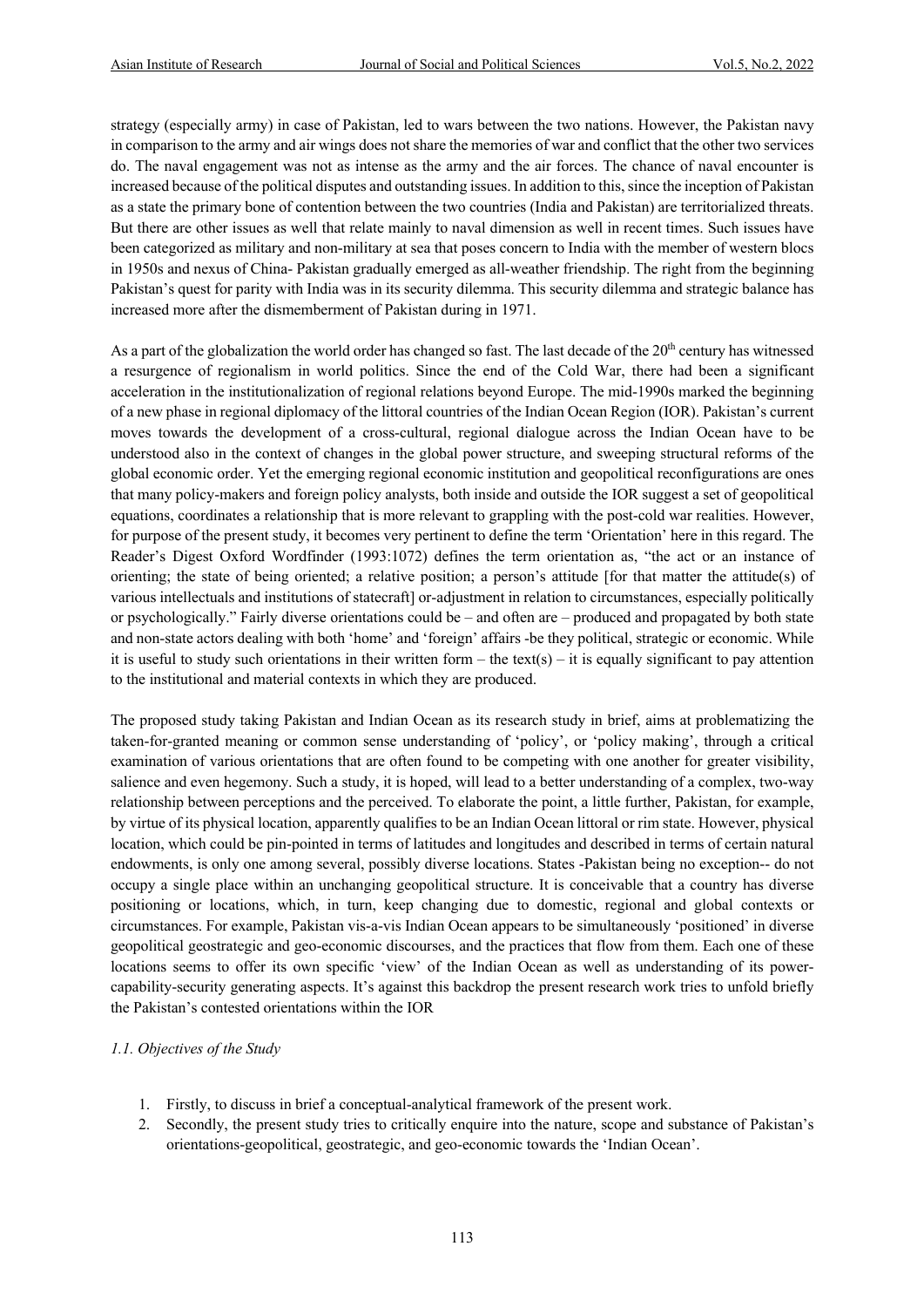3. Finally, the research study will take into account the degree of convergence and/or divergence among such orientations through various phases of Pakistan's existence as a post-partition, post-colonial, 'nation-state'.

#### **2. Methodology**

The proposed research will be based on data collected from various primary and secondary sources pertaining to government, non-governmental organizations. One of the major sources of data for the proposed thesis will be the state policy documents, reports, parliamentary speeches and debates of Pakistan which identify particular orientations or changes in orientation.

#### **3. Theoretical and Conceptual Framework**

A comprehensive survey of the varied uses of the term 'geopolitics' reveals that, - in all cases, geopolitics are about power and space, usually about the state and its territory, often about power relations between states". (Mamdouh 1998:246). For the purposes of the proposed thesis, however, we look at Geopolitics as politics using geographical reasoning for the purposes of defining and positioning a 'national' identity. As David Newman (2000:305) puts it, "the geopolitical imagination and positioning of a country is, to a great extent, dependent on the way in which the individual identities are defined and understood, both internally (by the residents of a country) and externally (by other countries in the global system). While the geopolitical imagination of a state may be determined from within, its actual positioning within the regional and global system is largely determined from without. The so-called 'national' identity and interests are formed in interaction with one another. The geopolitical imagination of a country's political elites may often contrast with the geopolitical positioning of that state by other states within the system, resulting in inter-state tension on the one hand, and attempts to become accepted on the other. In short, the fact that the position accorded to the state does not necessarily coincide with preferred location of the state, as reflected in its geopolitical imagination(s), may often be the cause for conflict and tension.

The term geo-economics has been popularized, rather sensationalized, by 'defense intellectuals' like Edward Luttwak, (1990,1993) who argue that "old fashioned" geopolitics has been displaced by the new phenomenon of geo-economics, with disposable capital becoming more important than firepower, civilian innovation more significant than military-technical advancement, and market penetration a greater mark of power than the possession of garrisons and bases. We are told that states compete with each other for economic power, and no more for territorial power. Without undermining in any way, the appeal of such arguments to many Western intellectuals and institutions of statecraft, however, for the purposes of proposed thesis, we tend to draw more from the insights offered by Timothy Luke (1997,1998) Luke argues that economic, cultural and political globalization, and the move to more informational and transnational form of corporate capitalism, are transforming such traditional anchoring principles of world politics as state sovereignty, territorial integrity and place-bound communities. Power, Luke notes, is no longer bound to place but also often more placelessly beneath, behind, between and beyond boundaries set into space as new senses of artificial location become very fluid or mobile. Accordingly, one needs to pay greater attention to interplay between states, commercial enterprises and markets. Put simply, geo-economics is the analysis of the economic strategies of the states.

Whereas, the term geostrategy implies the application of geographical reasoning to the setting-up of a national defence scheme (Foucher 2000:165). What often figure as central to geo-strategic calculations are factors of size and location, and the militarily important terrain, maritime choke points, and areas containing critical resources (Harkavy 2001:37). Geostrategy relates to concrete practices in places -terrestrial as well as maritime-- that are analysed as theatres of operation, actual or potential. It thus considers spatial, physical and human configurations in terms of war and defence.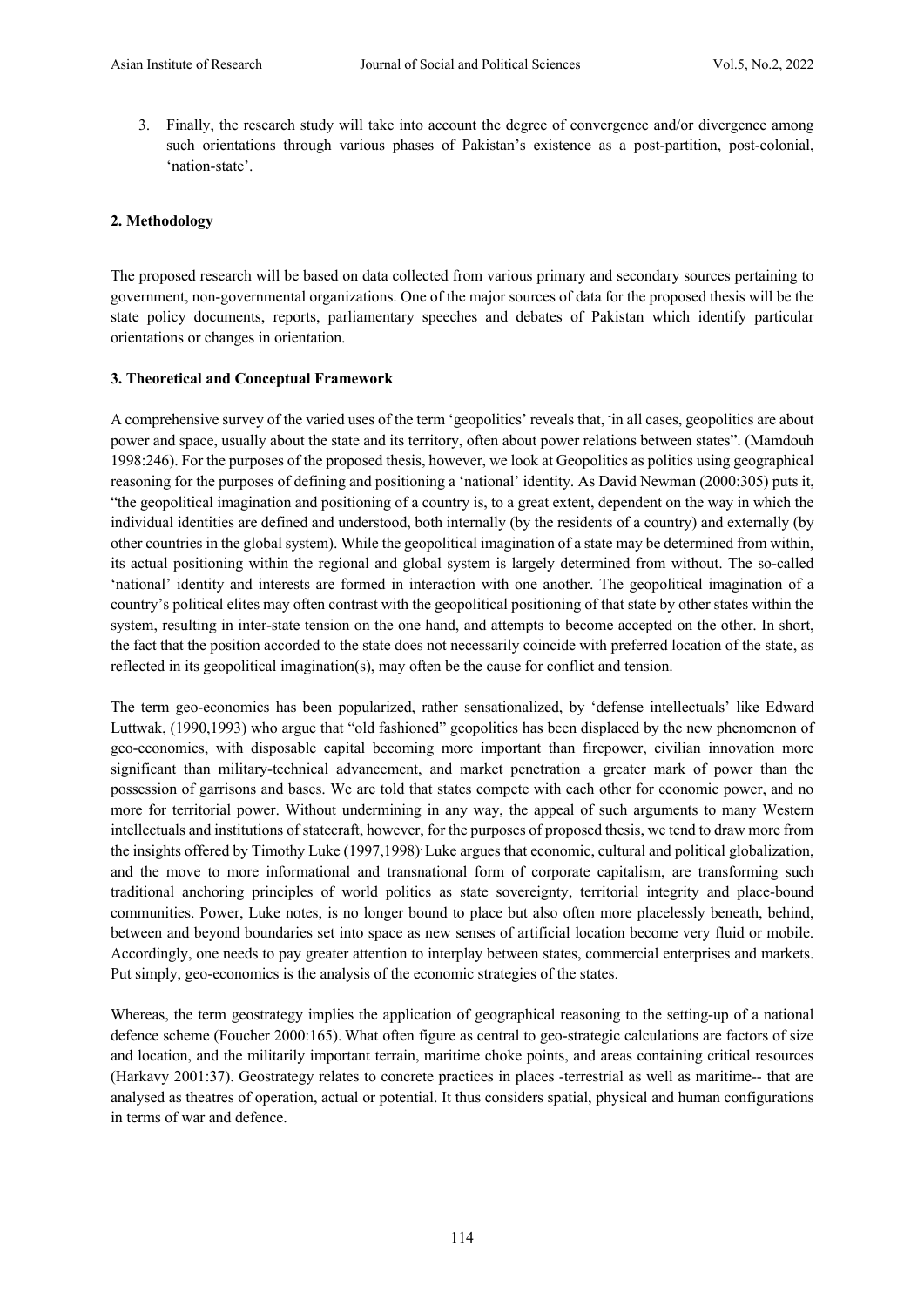#### **4. Results and Discussion**

#### *4.1. Locating Pakistan: Geopolitical Contexts and Constraints*

The new state of Pakistan, demanded on the basis of two-nation theory, and achieved through a bloody partition (more than one million died due to communal violence and more than ten million were displaced) was indeed a bizarre geopolitical entity; a country – "created by the stroke of a pen"(McGrath 1996:3). Despite the mythical aspirations of the two-nation theory and the partition formula of Muslim majority contiguous areas, the idea of Pakistan was eventually realized in the form of a 'moth-eaten' geo-body. It consisted of two wings, located at the opposite western (comprising ethno-linguistically different Sindh, Baluchistan, NWFP and partitioned Punjab) and eastern (comprising Bengali speaking Muslim populations, culturally closer to Bengali speaking Hindu than to Pashto speaking Pathan) ends of the vast alluvial Indo-Gangetic plain; or allegedly hostile geopolitical space occupied by 'Hindustan'. Despite, and in some ways perhaps due to, such territorial truncation, Indian Ocean -the Arabian Sea and Bay of Bengal—seemed to carry considerable geopolitical, geostrategic and geo-economics implications for Pakistan: especially before emergence of Bangladesh in 1971.

As Paul Bracken (1999:210) puts it, -The Cold War had its own geography... Asia disappeared in the mental map of the West, in its place arose the Middle East, South Asia, Southeast Asia, and Northeast Asia... Likewise, the Middle East, a term originally coined by American naval strategist Alfred Mahan in 1902 to describe the lands surrounding the Persian Gulf, also received a new geographic unity in the Cold War... Geographic designation drove strategic declarations." Once Pakistan chose to embrace the Western geopolitical discourse of 'containing the evil empire', and thereby perhaps also aspiring to contain 'hostile' India, its location on the regional as well as global geo-strategic chessboard was 'fixed' 'more or less in accordance with Western perceptions of threats as well as 'appropriate' responses to those threats.

Pakistan's reaction--as a member of the Central Treaty Organization (CENTO) and Southeast Asia Treaty Organization (SEATO)--to 'super-power rivalry' in the Indian Ocean, and militarization/nuclearization that followed was therefore one-sided and biased. Located on the vital trade and oil supply routes from the Persian Gulf, Pakistan also remained acutely aware of its close proximity to Islamic world (an ideological location of critical importance for Pakistan right from the beginning) as well as geostrategic as well as geo-economic importance of Sea Lanes of Communication (SLOCs) and maritime choke-points.

Today's Pakistan appears to be facing a series of crises. For the past decade and more, Pakistan's economy has suffered from serious stagnation in growth and payments crisis. Even Bangladesh and Nepal have been able to manage growth rates above five' percent per annum in the last decade of 20<sup>th</sup> century (See Special Issue of *Himal: South Asia*, July 2002). According to some analysts, Pakistan has the requisite wherewithal and potential for a middle power, but a great incongruity exists between its external facade of a regional achiever and fundamental internal contradictions. The fractured nature of its internal politics, "myth of constitutionalism" (Maluka 1995), derailment or hijacking of otherwise feeble democratic institutions at regular intervals by highly politicized army or 'geopoliticians in uniform', extraordinary regional imbalances and inability to create a national ethos even after 64 years, are reflected most dramatically in the frequent ethnic violence in Sindh -especially the port city of Karachi--and sectarian clashes in Punjab (Nasr 2002). Pakistan's biggest systematic weakness remains in that its power structure continues to be elitist, feudal, militaristic and unrepresentative of the masses. Even though the extent to which Talibanization is going to overtake or overrun the polity and society of Pakistan remains uncertain and debatable (Shafqat 2002), development of this kind could have far reaching implications, especially after  $11<sup>th</sup>$ of September 2001, for Pakistan's competing geopolitical, geostrategic and geo-economic (re)orientations towards what Robert Harkavy (2001) calls the 'Greater Middle East'-the sum of the core Middle East, North Africa, the African Horn, South Asia and ex-Soviet Central Asia – and the surrounding Indian Ocean rim. According to Oliver Roy (2002:149):

*The Pakistani support for the Taliban since 1994 can be explained at two levels: (1) a geo-strategic perspective,*  designed at the time of the Soviet invasion of Afghanistan, with the aim of asserting the regional influence of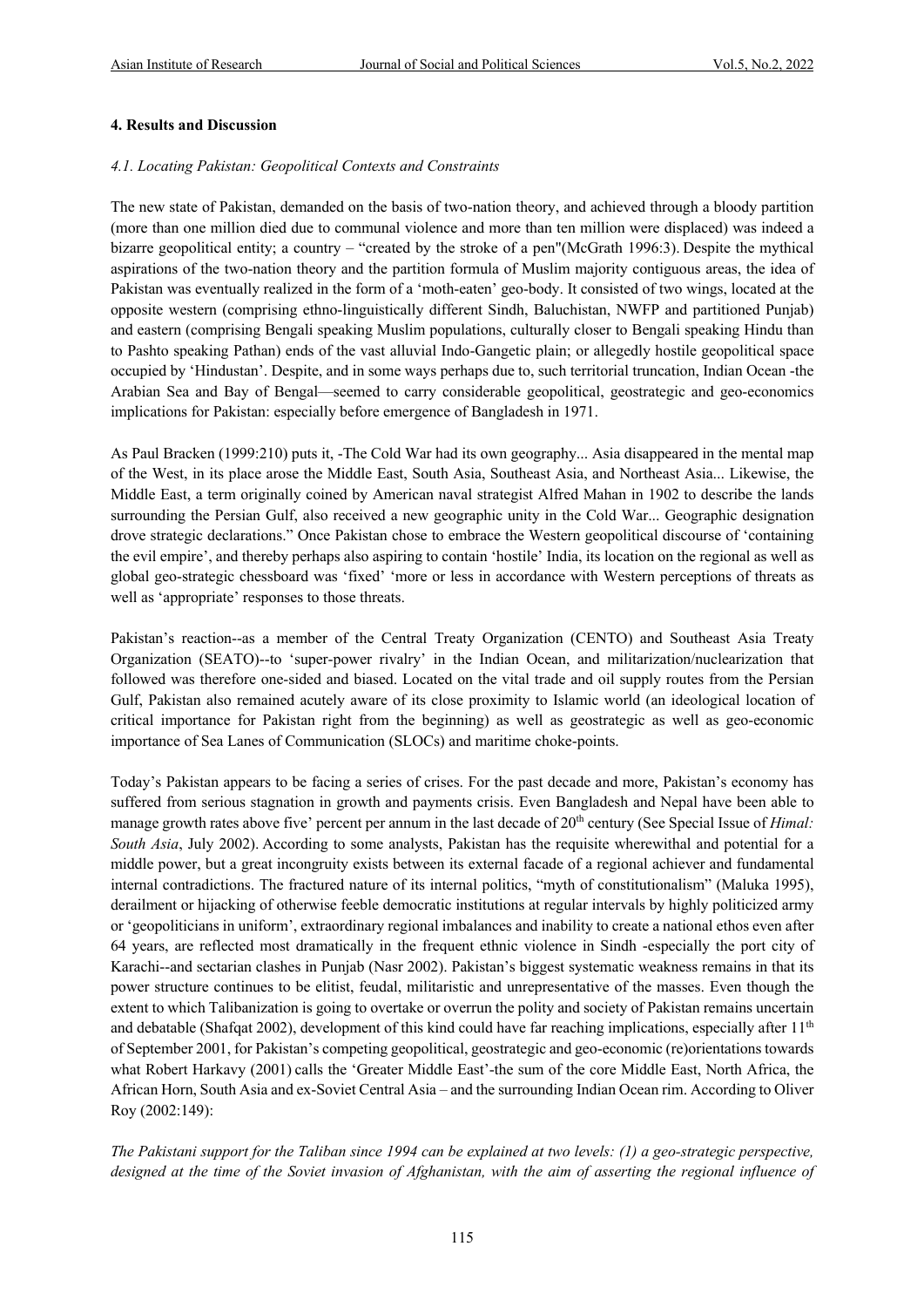*Pakistan by establishing a kind of control on Afghanistan through a fundamentalist, Pakhtun-dominated movement. (2) An ideological and religious, connection provided by extending the informal network of madrasas*  in Pakistan, which at the same time challenge the Islamic credentials of the Pakistan Government and provide it *with non-governmental tools of influence in the region.*

The collapse of Soviet Union, the end of Cold War, emergence of 'Islamic' Central Asia, the so-called war against 'global terrorism' on the one hand, and the growing scope and salience of 'corporate globalization' are likely to have a significant bearing on the trajectory and thrust of geopolitical, geostrategic and geo-economic orientations of Pakistan towards the Indian Ocean. Whereas the 'hegemony of trans-nationalism' has reinforced the economic importance of the Indian Ocean -forcing some observers to comment that geo-economics is fast replacing geopolitics in some parts of the region-the so-called 'war against terrorism' appears to have pushed the Indian Ocean once again in the direction of militarization.

While Pakistan's response to the Indian Ocean component of its 'external security' environment appears to be still in the making, the geostrategic significance of Pakistan location at the cross-roads between the volatile Middle East and Gulf, the resource-rich but land-locked central Asian countries and South Asia, seems to have increased in the eyes of major powers, especially those in closer proximity to the region like China. Its endemic internal turbulence notwithstanding, there are indications that Pakistan is rethinking its foreign policy objectives in order to be able to play a wider role in the Indian Ocean Region (IOR). The priority given by Pakistan's power elite to deriving maximum possible political-economic leverage from Central Asia is rather obvious, Pakistan looks at the Central Asian Muslim states as critical new space for launching various diplomatic and economic initiatives. At the same time Pakistan as a spatial-have-not vis-a-vis India perceives in Central Asian Republics a vital 'strategic depth', while tempting these republics to pursue shortest possible outlet to the sea, provided of course Afghanistan is successfully brought within the dominant U.S.-lead post-Cold War geopolitical order as a partner; something easier desired than achieved.

One of the key Pakistani responses to above mentioned, rapidly changing, and circumstances are the so-called 'Look East' policy. Especially during 1999, friendly relations between Pakistan and the South East Asian countries continued to grow. Despite the South Asian regional economic meltdown and difficulties faced by Pakistan in the aftermath of the 'nuclearization' of South Asia, Pakistan continued to make consistent efforts to strengthen its political, economic and even military links with the region. That Pakistan's 'look East' policy, as an increasingly significant component of foreign policy was yielding some, result was evident in the high level of exchanges and agreements signed between Pakistan and the countries of south-East Asia.

As Pakistan looks East, it is to be expected that the country's most likely to be affected by such a policy would also show a greater sensitivity towards what Pakistan has to offer in a term of a number of important issue-areas. A large volume of international long haul maritime cargo, bound for Africa, South East Asia, North America and Europe passes through the Persian Gulf, and in close proximity to Pakistan. The third United Nations Conference on the Law of the Sea (UNCLOS III) has not only provided Pakistan with extended maritime zones (including 200 nautical miles of Exclusive Economic Zone), but also entrusted the country with a range of obligations -including the protection of marine ecosystems – as a costal state. Whether Pakistan is sensitive and sensible enough to recognize the necessity for international co-operation, in order to meet the challenge of ecologically sustainable development and management of fast-multiplying uses (shipping, recreation, living and non-living resources etc.) of the Indian Ocean remains to be explored.

#### *4.2. Geo-economics Replacing Geopolitics?*

In this post-Cold War period, Pakistan geo-economic orientations are being increasingly driven and dictated by the search for new markets. On the one hand, emergence of Central Asian Republics (CARs) and the withdrawal of Russians from Afghanistan is increasingly seen by Pakistan as an opportunity to increase its geo-economic, political, religious and diplomatic influence in the new Muslim states. By the end of 1992, the Economic Cooperation Organization (ECO) comprising Pakistan, Iran and Turkey were reactivated and expanded to include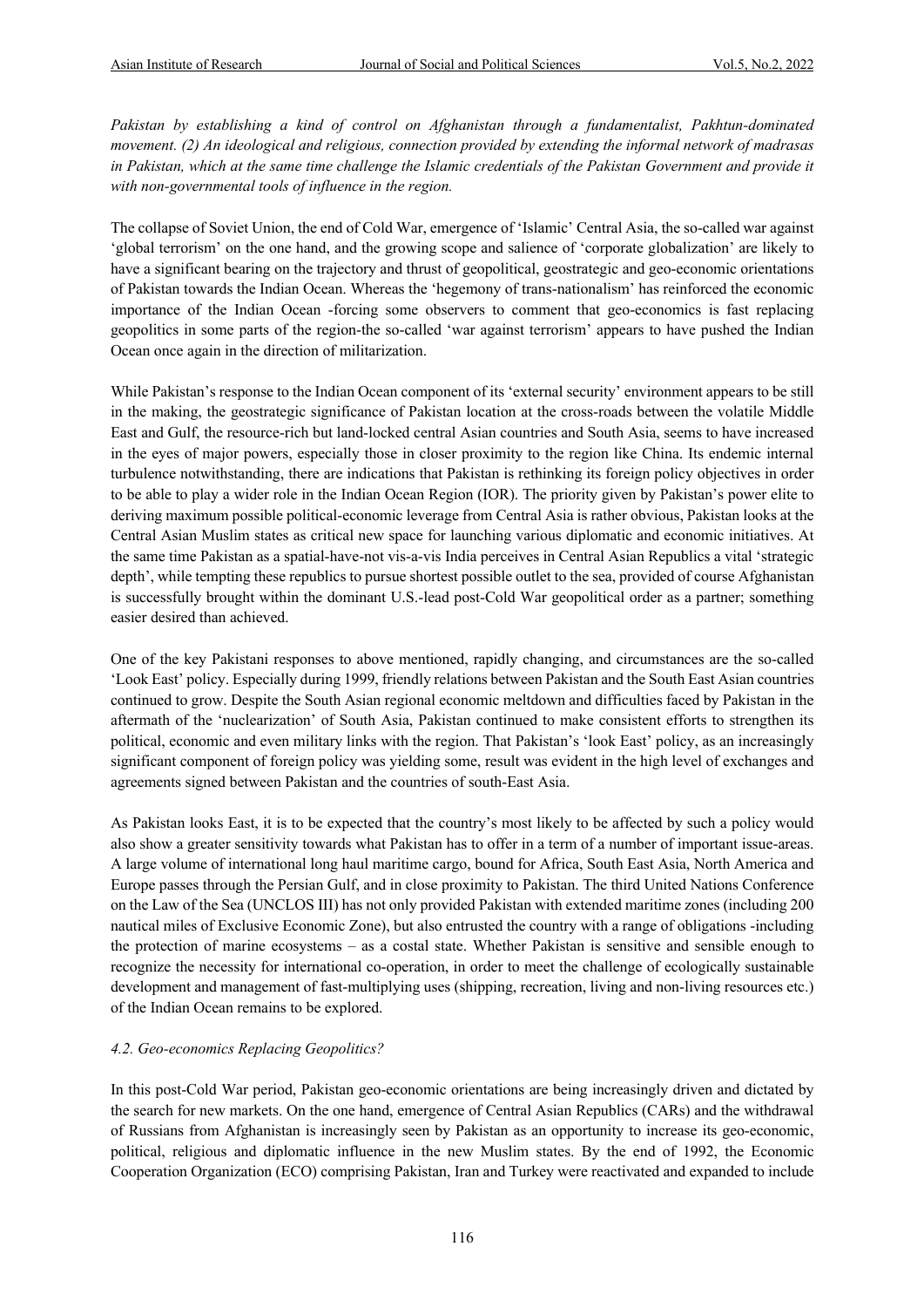Afghanistan and six Central Asian republics of the former USSR (Pomfret 2000). In order to meet the maritime trade requirement of landlocked Central Asian republics, the cargo facilities at Karachi port are being modernized and expanded.

As far as the import and export of its bulk items are concerned, there is no doubt that Pakistan relies on the Indian Ocean. Its import includes oil, steel, minerals, and machinery. Its exports are cotton, cotton yarn, its manufactures and rice. The lion's share of these goods is transported via sea routes. Pakistan's Federal Minister of Commerce Abdul Razzaq Dawood announced on  $9<sup>th</sup>$  July 2002 (Islamabad-Internet Source: A), that in accordance with the objectives of Pakistan's trade policy for the year 2001-2002, the country was slowly but surely moving from traditional market to non-traditional markets. Pakistan's exports partners for the year 2010 includes U.S. 15.8 percent, Afghanistan 8.1 percent, UAE 7.9 percent, China 7.3 percent, U.K. 4.3 percent, Germany 4.2 percent. Pakistan's imports partners for the year 2010 includes China 17.9 percent, Saudi Arabia 10.7 percent, UAE 10.6 percent, Kuwait 5.5 percent, US 4.9 percent, Malaysia 4.8 percent.

Pakistan's geopolitical orientation towards the East or search for a new national and regional identity is not entirely devoid of developmental-commercial concerns. Ever since Indian Ocean Rim-Association for Regional Cooperation (IOR-ARC) was established in the Indian Ocean region (IOR), it has been accompanied by a measure of controversy over membership. The preamble to its Charter, adopted at the First Ministerial Meeting in Mauritius in March 1997 (by the governments of Australia, India, Indonesia, Kenya, Madagascar, Malaysia, Mauritius, Mozambique, Oman, Singapore, South Africa, Sri Lanka, Tanzania and Yemen) reads in part:

*Conscious of historical bonds created through millennium, peoples of the Indian Ocean, with a sense of recovery of history; cognizant of economic transformation and speed of change the world over, which is propelled significantly by increased intensity in regional economic cooperation and... Conscious of their responsibility to promote the welfare of their peoples by improving their standards of living and equality of life: the governments... hereby establish ... IOR-ARC).*

The rationale for the formation of the IOR-ARC is said to lie with the ascendancy of economic issues, and the trend towards regional economic cooperation and integration in the post-Cold War world. The fear of being economically marginalized, and an attempt to wield greater influence through collective action led urgency to the association. More recently, however, there are indications of dwindling interest in the IOR-ARC on the part of all the three major actors namely, India, Australia and South Africa (Kelegama, 2002). Whether the Sri Lankan proposal to make IOR-ARC a result-oriented Preferential Trade Agreement (PTA) association will eventually be a reality remains to be seen, especially in view of the fact that many IOR-ARC countries are already members of PTAs, such as ASEAN, SAARC, GCC, SADEC, and so on.

It appears that sharp political tensions and conflicts are often the underside of the aspiration for greater economic and political cooperation. Pakistan has not been allowed to join the IOR-ARC. China, although not strictly a littoral state, has negotiated a form of informal membership, while more distant states like the U.S. and members of the EU have been unable to refashion the map in a way that would allow western powers to become part of the Indian Ocean region.

#### *4.3. Geo-strategic Dynamics and Dimensions: Growing Salience of Pakistan Navy?*

Ever since 1947, the Navy wing of Pakistan's armed forces was somewhat undermined and neglected, also because of predominantly land-oriented strategic thinking. It never received the share of the resources it demanded and deserved. The Indian victory in the 1971 war and consequent dismemberment of the country provided an enormous push forward to what Ayesha Jalal (1992) has rightly termed as 'Pakistan's Political Economy of Defence' which has been meticulously nurtured in direct reference to Indian hostility. The net result was a substantive increase in military power, especially between 1972 (When the war with India was over) and December 1979 (when the Soviet troops marched into Afghanistan), when the size of the army nearly doubled, the navy grew three times and the air force grew one-and-a-half times (Chawla 2001:705). After the loss of its eastern wing in 1971, Pakistan ceased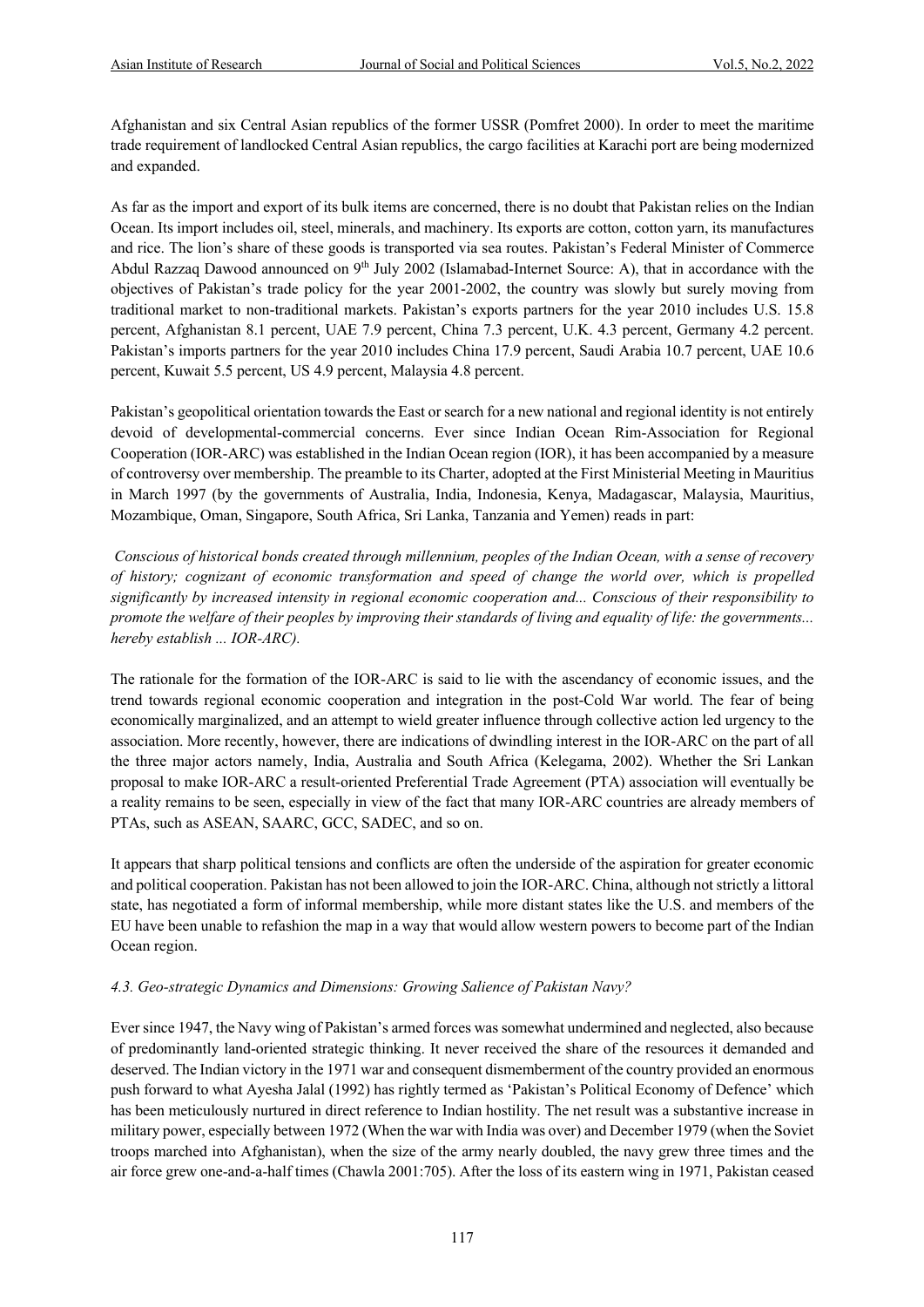to be exposed directly to the eastern Indian Ocean and the South East Asian landmass, and was now firmly ensconced in the Arab Muslim world with which it always had proudly proclaimed its more intimate identity and emotional affinity.

However, an unprecedented rejuvenation and modernization of Pakistan's navy have taken place during the 1990s. So much so that Navy has come to acquire the biggest share in the major equipment procurement. Pakistan is currently investing heavily in naval expansion. During 1994-95, it purchased three Agosta-90 diesel/electricpowered submarines from France, worth \$950 million-for which a loan was provided by the French to be paid in five to six years- which are to be armed with Exocet SM-39 anti-ship missiles (Siddiqa-Agha 2001:162). The air independent propulsion (AIP) Agostas was planned to be commissioned into Pakistan Navy from 1998 onwards, qualitatively improving its offensive capability and significantly outclassing the numerically superior Indian Navy. Pakistan's submarine fleet is said to be the most prestigious part of its Navy.

Pakistan also acquired six type-21 frigates from the UK in 1993-94 for about £50 million, after its lease on nine US warships expired (Bedi 1996:136). Pakistan has also upgraded its fixed wing naval aircraft and received an injection of sophisticated naval hardware, among other military equipment, worth \$ 368 million from the U.S. after waiver of the arms embargo under the Pressler amendment. In June 1999, the government of Pakistan made an announcement regarding giving the Navy a nuclear role. This was in anticipation of the development of future Indian capabilities (Siddiqa-Agha 2001:191).

Why has the navy suddenly received attention, despite having been marginalized in the military-strategic planning for more than four decades? In other words, how do we account for a critical shift in the strategic calculations whereby it is considered necessary to enhance Navy's defense capabilities? Is it due to the perceived need to secure' the Sea Lanes of Communication (SLOCs), which have acquired new meaning and significance in the context of corporate globalization? But security against whom or what kind of threats? It is important to raise this question because only five to ten percent of the country's trade is actually carried out by its own merchant navy, and "Pakistan Navy's strategic planning had before never gone beyond defense of the SLOCs-a limited role natural for a small navy"(Siddiqa-Agha 2001:160). May be the rejuvenated Pakistani navy is a reaction, grounded in suspicion, to the build-up of blue water navies by India. One of the recurrent themes in dominant geostrategic discourse in Pakistan relates to the alleged Indian designs to establish a regional hegemony in the Indian Oceanfrom the Persian Gulf to the Straits of Malacca. It also appears that the memory of the Indian naval blockade of Karachi during 1971 war is still fresh in the minds of the Pakistani navy's top brass, which remains of the view that a fourth war with hostile India could be a long one, with India holding Pakistan under siege through the sea.

It has been argued that if India continues to develop a sea-based nuclear weapon capability, Pakistan may opt to respond in the same coin. (Siddiqa-Agha 2001:191). The Indian Navy has one aircraft carrier, 26 surface combat ships, and 40 patrol and coastal craft to counter Pakistan's eight surface combat ships, nine submarines, and 10 patrol and surface vessels. Upgrading naval capabilities and acquiring a nuclear arm are likely to appeal to Indian policy-makers. Major projects include the development of sea-launched cruise and ballistic missiles and the construction of indigenous nuclear-powered submarines. Pakistan sees such developments as highly threatening. Islamabad, which makes no claim to being a regional power, is said to be alarmed by New Delhi's technological acquisitions. Pakistani analysts believe that, with its growing naval power and blue-water capability, India would be able to throttle its smaller adversary, if war comes. Ninety-seven percent of Pakistan's trade is by sea. With the memory of the blockade of the single seaport at Karachi during the 1971 war, appears to be fresh in the minds of certain naval planners, who continue to push the government for funds to enhance the service's capabilities.

According to Siddiqa-Agha (Siddiqa-Agha 2001:192), in view of country's lack of resources and the orientation of military-strategic planning towards land war, Pakistan's naval leaders are considering adopting the poor man's option, adapting surface ships to launch Shaheen and Ghauri missiles, which were primarily developed for the army. It is important to note that Pakistani navy was 'assigned a nuclear role' in May 1999, an action taken to give the impression that Islamabad was thinking of developing a nuclear triad. After the nuclear tests in 1998, Pakistani policy-makers, it seems, felt pressured to appear capable of managing nuclear deterrence. Pakistan's lack of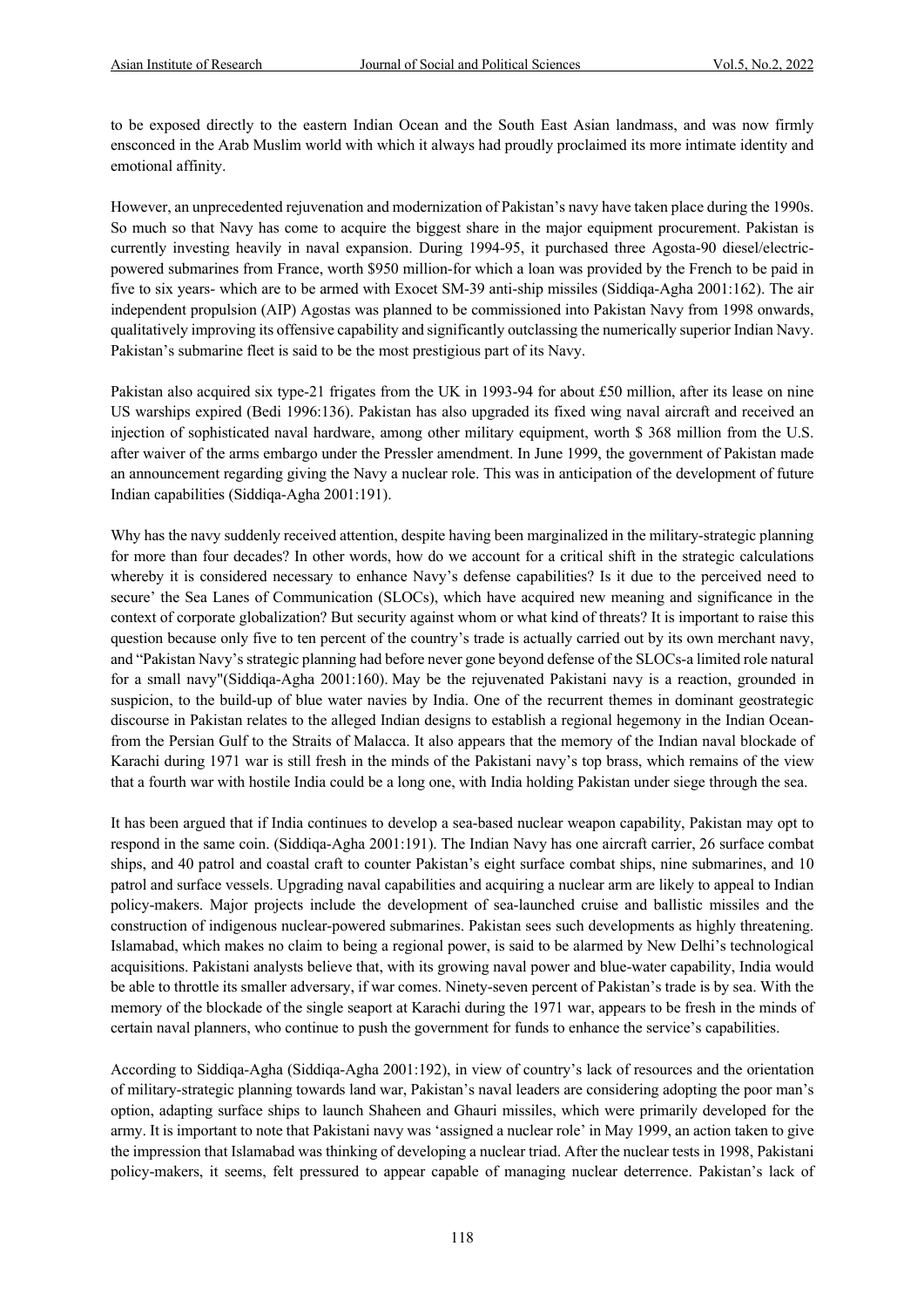strategic depth makes nuclear deterrence important vis-a-vis India, but the government has not yet initiated any work on developing a sea-launched missile capability or procuring a platform capable of handling nuclear weapons.

It is the Arabian Sea segment of Indian Ocean that is specifically highlighted in the naval-strategic discourses as Pakistan's 'heart' which is pumping life into its economy through its exports/imports. The scope of Indian Ocean related geographies of fear, which otherwise are predominantly India-centred, is also sometimes expanded to include the imagination of fast-depicting land-based resources and how this will compel Pakistan in future to turn to sea in order to secure its legitimate share and to protect its EEZ. General Musharraf proclaimed on May 5<sup>th</sup>, 2001 that "main objective of the letting the Chinese develop the Gwadar (port) was that when needed Chinese Navy would be in Gwadar to give the benefiting reply to anyone". In his view, ships operating from Gwadar could pose serious threats to trade, oil and gas supply during the crisis situation.

To move from the realm of discourse to practices, Islamabad seems to be vying for regional influence in the Indian Ocean through augmenting naval cooperation with Indian eastern neighbour, something not done since East Pakistan became Bangladesh. Ever since the military took power in Mayanmar in 1988, General Musharraf's visit to India's easterly neighbour is the first by a leader of a nation other than China or an Asian country. A Pakistani frigate, submarines and fleet tanker have concluded a port call to Mayanmar. Apparently, Pakistan's navy is on a modernizing mission. According to some commentators, a new Cold War is already going on in the Arabian Sea, and Pak-China nexus appears to have posed already a serious concern to New Delhi.

In the wake of  $11<sup>th</sup>$  of September, the inauguration of a new security partnership with the U.S., has posed an unprecedented dilemma before the ruling elite of Pakistan, positioned as it is, between the deep and the devil, the manner in which the intellectuals and institutions of statecraft in Pakistan would respond the pressures emanating front fundamentalist groups on the one hand and the geopolitical imperatives of solidarity with the universe of Islam remains to be seen. Pakistan, as one of the founding members of the Organization of the Islamic Conference (OIC), with 56 Muslim States as members and four Observers, established in Rabat, Kingdom of Morocco, on 25<sup>th</sup> September 1969, has shown abiding interest in all its activities and programmes. Relations with the Islamic world have remained one of the corner stones of Pakistan's 'foreign' policy. As a founding member of the OIC, Pakistan is said to have 'an abiding commitment to the purposes, principles and objectives of its Charter. Pakistan's image of itself appears to be that it has always played, and will continue to play, an important role in strengthening cooperation among Muslim States by its active participation in the programmes and activities of the OIC'. Moreover, it is important to bear in mind that a large number of' OIC member countries (including Yemen, Iran, Maldives, Saudi Arabia, Oman, Malaysia, Maldives, Indonesia. Iran, Bangladesh) are located in the Indian Ocean region. In the wake of 11th of September 2001, according to a keen observer of geo-strategic environment of the IOR.

*The IOR is also becoming more strategically significant because it is home to the world's greatest concentration of Muslims. Some decades ago, this may not have been a consideration of importance. Today, however, for a variety of reasons, Islamic civilization often finds itself at odds with the West -including Israel—and Hindu India, and it will be in the IOR that this contest frequently will play out ... The Indian Ocean thus, may be seen -depending upon your view point—as on the front lines in (a) struggle against terrorism: or (b) the West's "crusade" to contain the world of Islam* (Berlin 2002:30).

Pakistan has approved the OIC Convention on Combating International Terrorism (concluded in June 2002), thereby committing itself to 'not to execute, initiate or participate in any form in organizing, financing, committing, instigating or supporting terrorist acts whether directly or indirectly'. Pakistan is also a party to as many as nine other conventions on terrorism. Having noted that, the proverbial billion-dollar question remains whether Pakistan could afford to see eye to eye with the United States on latter's interpretation of 'friends' and 'foes' in the IOR in the war against terrorism.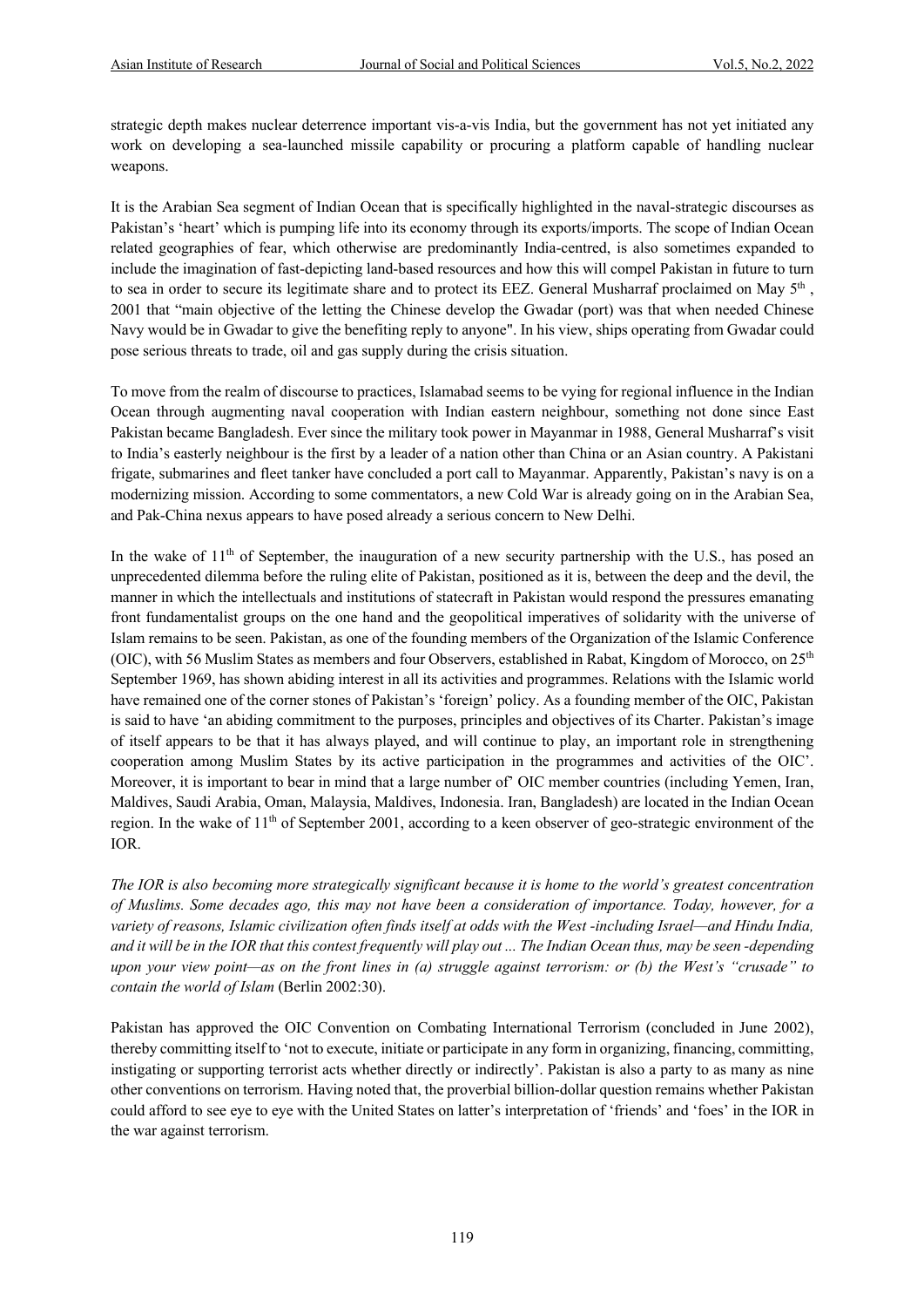#### **5. Conclusion: The Way Forward**

At a conceptual-analytical level, the proposed research tries to unfold the insights offered by what has come to be known as a 'critical' perspectives or approaches Geopolitics. Even the very existence of the Pakistan as a territorial construct is challenged. There are some scholars, think that the state borders do not amount to anything much in the global economy or that states are undermined by the rise of supranational and subnational authorities, whereas others consider that the features of the state as an ideological construct is much more important than the territorial component. Correspondingly, some argue that geo-economics is said to be superseding more and more geostrategy as the twin sister of geopolitics. But the fact is that Pakistan foreign policy and IOR policy is still dominantly embedded in its geopolitical orientations and its territorial construct. Simultaneously, converging and diverging with its geo-economic and geostrategic orientations.

#### **References**

Bedi, R. (1996). "The Forgotten Force". *Seminar,* 448, December, pp. 34-37.

- Berlin, D. L. (2002). "Indian Ocean Redux-Arms, Bases and Re-Emergence of Strategic Rivalry". *Journal of Indian Ocean Studies* 10 (1) April, pp. 26-45.
- Bracken, P. (1999). *Fire in the East: The Rise of Asian Military Power and the Second Nuclear Age*. New York: Harper Collins.
- Chawla, S. (2001). "Pakistani's Military Spending: Socio-Economic Dimensions". *Strategic Analysis* 25(5) August, pp. 703-16.

CIA World Fact Book (2010). "Pakistan's Export and Import Partner for the Year-2010". *Internet Source:* https://www.cia.gov/library/publications/the-world-factbook/fields/2050.html Accessed on 12-04-2011.

Foucher, M. (2000). "The Geopolitics of Front Lines and Borderlines". *Geopolitics* 5(2) Autumn, pp. 159-170.

- Harkavy, R. (2001). "Strategic Geography and the Greater Middle East." *Naval War College Review* LIV (4), pp. 37-53.
- Himal: South Asia (2002). "Politics of Pakistan's Economy". *Himal Special Issue*, July.
- Islamabad, 9th July (APP). (2001-2002). The Text of the Trade Policy 2001-2002 Announced by Federal Minister for Commerce and Industry Abdul Razzaq Dawood on Radio and T.V. *Internet Source-A:* http://www.pak.gov.pk/public/trade-policy.htm Accessed on 12-03-2011.
- Jalal, A. (1992). *The State of Martial Rule: The Origin of Pakistan's Political Economy of Defence*. Cambridge: Cambridge University Press.
- Kelegama, S. (2002). "Indian Ocean Regionalism: Is there a Future"? *Economic and Political Weekly* 37(25) June, pp. 2422-25.
- Luke, T.W. (1997). "Localized Spaces Globalized Places: Virtual Community and Geo-economics in the Asia Pacific." In: Mark. T. Berger and Douglas. A. Borer (eds.). *The Rise of East Asia: Critical Visions of the Pacific Century.* pp. 241-259; T.W. Luke (1998a). "Running Flat Out on the Road Ahead: Nationality, Sovereignty, and Territoriality in the World of Information Super highway." In: Gearo`id. O`. Tuathail and S. Dalby (eds.). *Rethinking Geo-politics.* London: Routledge.pp.274-294; T.W. Luke (1998b). "Discourse and Discipline in the Digital Domain: The Political Economy Virtual University." In: M. Peters and P. Roberts (eds.). *Virtual Technologies and Tertiary Education.* Palmerston North: Dunmore Press, pp. 40-73.
- Luttwak, E.N. (1990). "From Geopolitics to Geo-economics Commerce: Logic of Conflict, Grammar of Commerce," *The National Interest* 20.pp. 17-24; E.N. Luttwak (1993). *The Endangered American Dream: How to Stop the United States from Becoming a Third World Country and How to Win the Geo-economic Struggle for Industrial Supremacy.* New York: Simon and Schuster.
- Maluka, Z.K. (1995). *Myth of Constitutionalism in Pakistan.* London, Karachi: Oxford University Press.
- Mamdouh, V.D. (1998). "Geopolitics in the Nineties: One Flag, Many Meanings." *Geo Journal* 46. pp. 237-253.
- McGrath, A. (1996). *The Destruction of Pakistan's Democracy.* Karachi: Oxford University Press.
- Nasr, S.V.R. (2002). "Islam, the State and the Rise of Sectarian Militancy in Pakistan," In: C. Jafferlot (ed.). *Pakistan: Nationalism Without a Nation*. New Delhi: Manohar, pp. 85-115.
- Newman, D. (2000). "Citizenship, Identity and Location: The Changing Discourse of Israeli Geopolitics". In: K. Dodds and D. Atkinson (eds.). *Geopolitical Traditions: A Century of Geopolitical Thought*. London: Routledge, p. 305.
- Pomfret, R. (2000). "Trade Initiatives in Central Asia: The Economic Cooperation Organization and the Central Asian Economic Opportunity". In: R. Dwan and O. Pavliuk (eds.) *Building Security in the New States of Eurasia: Sub-regional Cooperation in the Former Soviet Space.* New York: East West Institute.